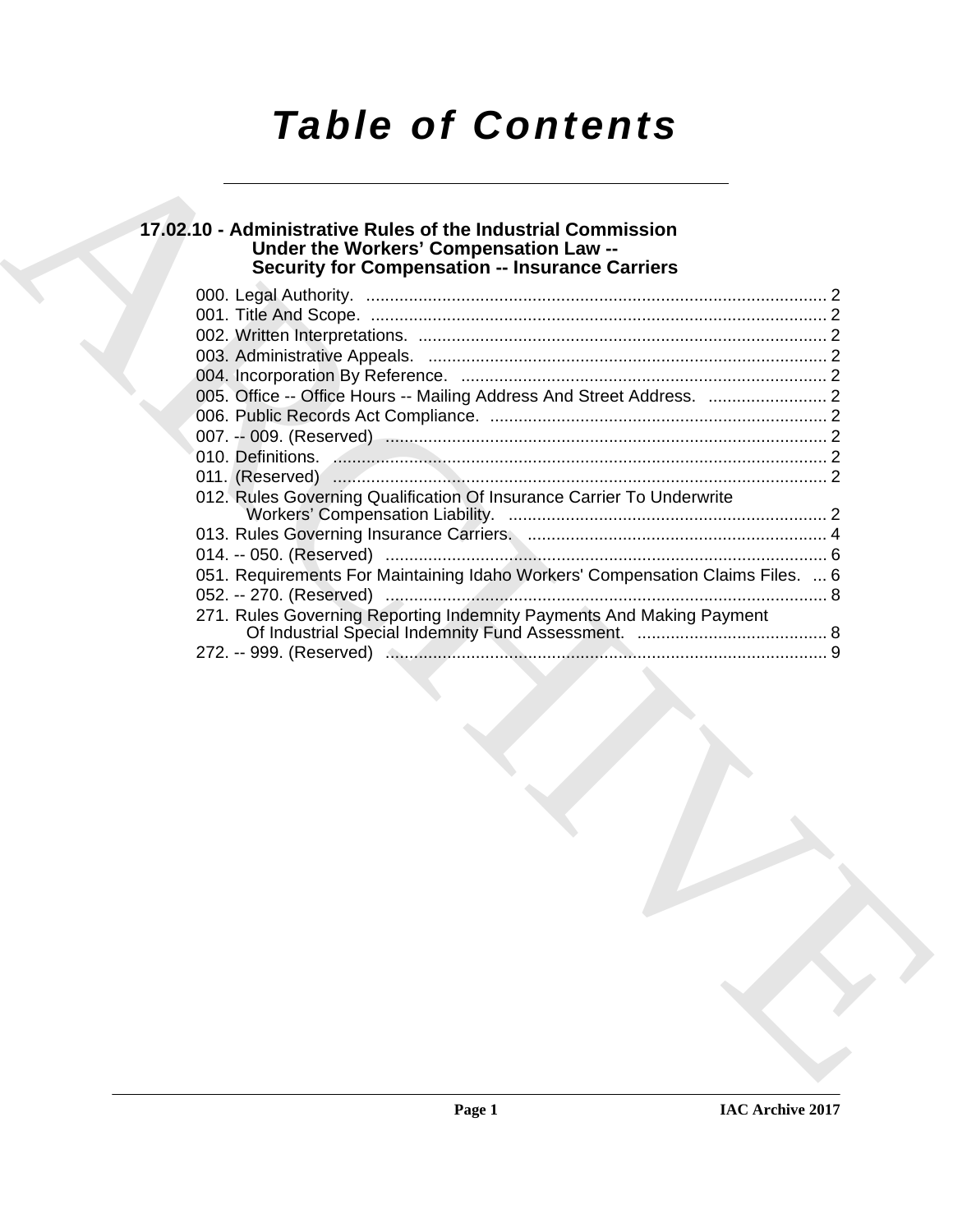### **IDAPA 17 TITLE 02 CHAPTER 10**

### **17.02.10 - ADMINISTRATIVE RULES OF THE INDUSTRIAL COMMISSION UNDER THE WORKERS' COMPENSATION LAW -- SECURITY FOR COMPENSATION -- INSURANCE CARRIERS**

### <span id="page-1-1"></span><span id="page-1-0"></span>**000. LEGAL AUTHORITY.**

These rules are adopted and promulgated by the Industrial Commission pursuant to the provisions of Sections 72-<br>508, 72-301 and 72-304, Idaho Code. (4-7-11) 508, 72-301 and 72-304, Idaho Code.

### <span id="page-1-2"></span>**001. TITLE AND SCOPE.**

These rules shall be cited as IDAPA 17.02.10, "Administrative Rules of the Industrial Commission Under the Workers' Compensation Law -- Security for Compensation -- Insurance Carriers." These rules shall apply to all insurance companies securing compensation under the Workers' Compensation Law. (4-7-11) insurance companies securing compensation under the Workers' Compensation Law.

### <span id="page-1-3"></span>**002. WRITTEN INTERPRETATIONS.**

No written interpretations of these rules exist. (4-7-11)

### <span id="page-1-4"></span>**003. ADMINISTRATIVE APPEALS.**

There is no administrative appeal from decisions of the Industrial Commission in workers' compensation matters, as the Commission is exempted from contested-cases provisions of the Administrative Procedure Act. (4-7-11)

### <span id="page-1-5"></span>**004. INCORPORATION BY REFERENCE.**

No documents have been incorporated by reference into these rules. (3-20-14)

### <span id="page-1-6"></span>**005. OFFICE -- OFFICE HOURS -- MAILING ADDRESS AND STREET ADDRESS.**

17.02.10 - **ADMISTRATIVE COMPENSATION COMPRESSATION**<br> **ECONOMISTICATION CONFERENCES COMPENSATION COMPRESSATION**<br> **ECONOMISTICATION CONFERENCES COMPENSATION CONTERENTS**<br> **ORDER THE ARCHIVE CONFERENCES COMPRESSATION CONTE** Idaho Industrial Commission office hours are Monday through Friday, 8:00 a.m. to 5:00 p.m., except holidays designated by the state of Idaho. The mailing address for filing documents is Idaho Industrial Commission, PO BOX 83720, Boise, ID 83720-0041. The Commission office is located at 700 S. Clearwater Lane, Boise, ID 83712.

(3-20-14)

### <span id="page-1-7"></span>**006. PUBLIC RECORDS ACT COMPLIANCE.**

This rule is subject to and in compliance with the Public Records Act. (3-20-14)

### <span id="page-1-8"></span>**007. -- 009. (RESERVED)**

### <span id="page-1-12"></span><span id="page-1-9"></span>**010. DEFINITIONS.**

| For the purposes of this chapter, the following definitions are applicable: |  | $(4-7-11)$ |
|-----------------------------------------------------------------------------|--|------------|
|                                                                             |  |            |

<span id="page-1-15"></span><span id="page-1-14"></span><span id="page-1-13"></span>**01. Adjuster**. An individual who adjusts workers' compensation claims. (3-25-16)

**02.** Claims Administrator. An organization, including insurers, third party administrators, lent adjusters, or self-insured employers, that services workers' compensation claims. (3-25-16) independent adjusters, or self-insured employers, that services workers' compensation claims.

**03. Indemnity Benefits**. All payments made to or on behalf of workers' compensation claimants, including temporary or permanent disability benefits, permanent partial impairment benefits, death benefits paid to dependents, retraining benefits, and any other type of income benefits, but excluding medical and related benefits.

(4-7-11)

<span id="page-1-17"></span><span id="page-1-16"></span>**04.** Indemnity Claim. Any claim made for the payment of indemnity benefits.  $(4-7-11)$ 

### <span id="page-1-10"></span>**011. (RESERVED)**

### <span id="page-1-11"></span>**012. RULES GOVERNING QUALIFICATION OF INSURANCE CARRIER TO UNDERWRITE WORKERS' COMPENSATION LIABILITY.**

**Section 000 Page 2**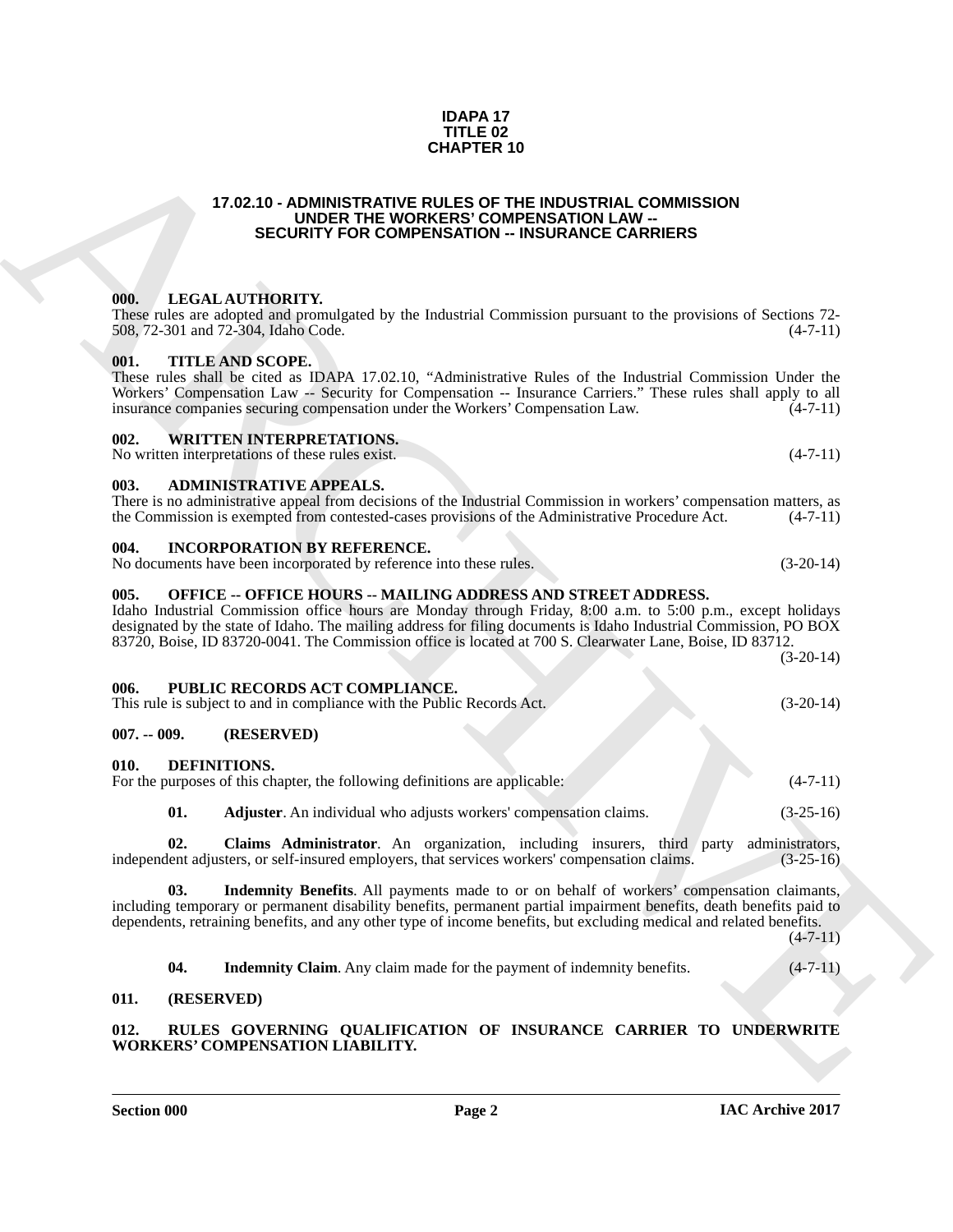### *IDAHO ADMINISTRATIVE CODE IDAPA 17.02.10 Security for Compensation - Insurance Carriers*

<span id="page-2-1"></span>**01. Deposit With State Treasurer**. To receive the approval of the Industrial Commission to write Worker's Compensation coverage under Section 72-301, Idaho Code, a carrier whose application has been approved by the Director of Insurance to underwrite casualty and surety insurance under Sections 41-506 and 41-507, Idaho Code, shall initially deposit security in the amount of two hundred fifty thousand dollars (\$250,000) with the State Treasurer, under the provisions of Section 72-302, Idaho Code. (4-7-11)

<span id="page-2-0"></span>**02. Application**. Before the Commission shall approve any insurance carrier to do business under the Workers' Compensation Law, said carrier shall apply to the Industrial Commission for permission to write compensation insurance and said application shall include the following: (4-7-11)

**a.** A statement from the Director of the Idaho Department of insurance that the insurance carrier has been granted authority under the insurance laws of the state of Idaho to write casualty or surety insurance; (4-7-11)

**b.** The latest audited financial statement of said carrier; (4-7-11)

**c.** The name and address of the agent for service of process in Idaho; (4-7-11)

**d.** The name and address of the claims administrator or administrators employing an Idaho licensed, resident adjuster or adjusters or the insurance carrier's own in-house Idaho adjusting staff with authority to make compensation payments and adjustments of claims arising under the Act. Each claims administrator shall have only one (1) mailing address on record at the Commission for claims adjusting purposes. If more than one (1) claims administrator is utilized in Idaho, a list of every such claims administrator and all corresponding policyholders shall<br>(3-25-16) be provided;  $(3-25-16)$ 

**e.** A statement that the carrier will provide such blank forms as are, or may be, prescribed by the sion and distributed to such employers as it may insure:  $(4-7-11)$ Commission and distributed to such employers as it may insure;

**f.** A statement that all surety bonds covering the payment of compensation will be filed with the Idaho State Treasurer in compliance with the law for all employers insured. All carriers will use the continuous bond form set out herein; (4-7-11) form set out herein;

### **SURETY BOND**

### **KNOW ALL MEN BY THESE PRESENTS:**

Modularization Commission in the same of the same of the same of the same of the same of the same of the same of the same of the same of the same of the same of the same of the same of the same of the same of the same of That we, \_\_\_\_\_\_\_\_\_\_\_\_\_\_\_\_\_\_\_\_\_\_\_\_\_\_\_\_\_\_\_\_\_\_\_\_\_\_\_\_\_\_\_\_\_\_\_\_\_\_\_\_\_\_\_\_\_\_\_\_\_\_\_\_\_\_\_\_\_\_, as Principal, and \_\_\_\_\_\_\_\_\_\_\_\_\_\_\_\_\_\_\_\_\_\_\_\_\_\_\_\_\_\_\_\_\_\_\_\_\_\_\_\_\_, as Surety, are held and firmly bound unto the State of Idaho and the beneficiaries of awards rendered under the Workers' Compensation Law of the State of Idaho, for all sums said Principal is liable for by reason of workers' compensation policies issued to employers in the State of Idaho, insuring such employers' liability under Title 72, Idaho Code, the Workers' Compensation Law. Under the authority of Chapter 3, Title 72, Idaho Code, the liability of the Surety on this bond shall in no event exceed an amount equal to the total amount of all outstanding and unpaid compensation awards against the Principal.

In case of any default by the Principal or in the event said Principal shall fail to pay, by reason of insolvency, or because a receiver has been appointed therefor, or by reason of refusal, neglect or delay to pay any final award or awards, the State of Idaho and any beneficiaries under the Workers' Compensation Law shall have a right of action at law against said Surety immediately upon default by said Principal.

This bond is issued for an indefinite term to begin on the \_\_\_\_\_\_\_ day of \_\_\_\_\_\_\_\_\_\_\_\_\_\_\_\_, 20\_\_, and will continue in full force and effect until terminated in either of the following two (2) manners: This bond may be cancelled by the Surety by filing sixty (60) days' written cancellation notice by registered mail with the Industrial Commission of the State of Idaho. This bond may be cancelled by the Industrial Commission of the State of Idaho by written notice to the Surety hereon, which notice shall specify the date of termination of the bond.

IN WITNESS WHEREOF, the parties hereto have caused their names to be signed and this instrument to be sealed by the respective parties thereto this day of 20 (4-7-11) the respective parties thereto this  $\_\_\_\_\_\$  day of  $\_\_\_\_\_\_\_\_\_\_$ , 20 $\_\_\_\_\_\$ .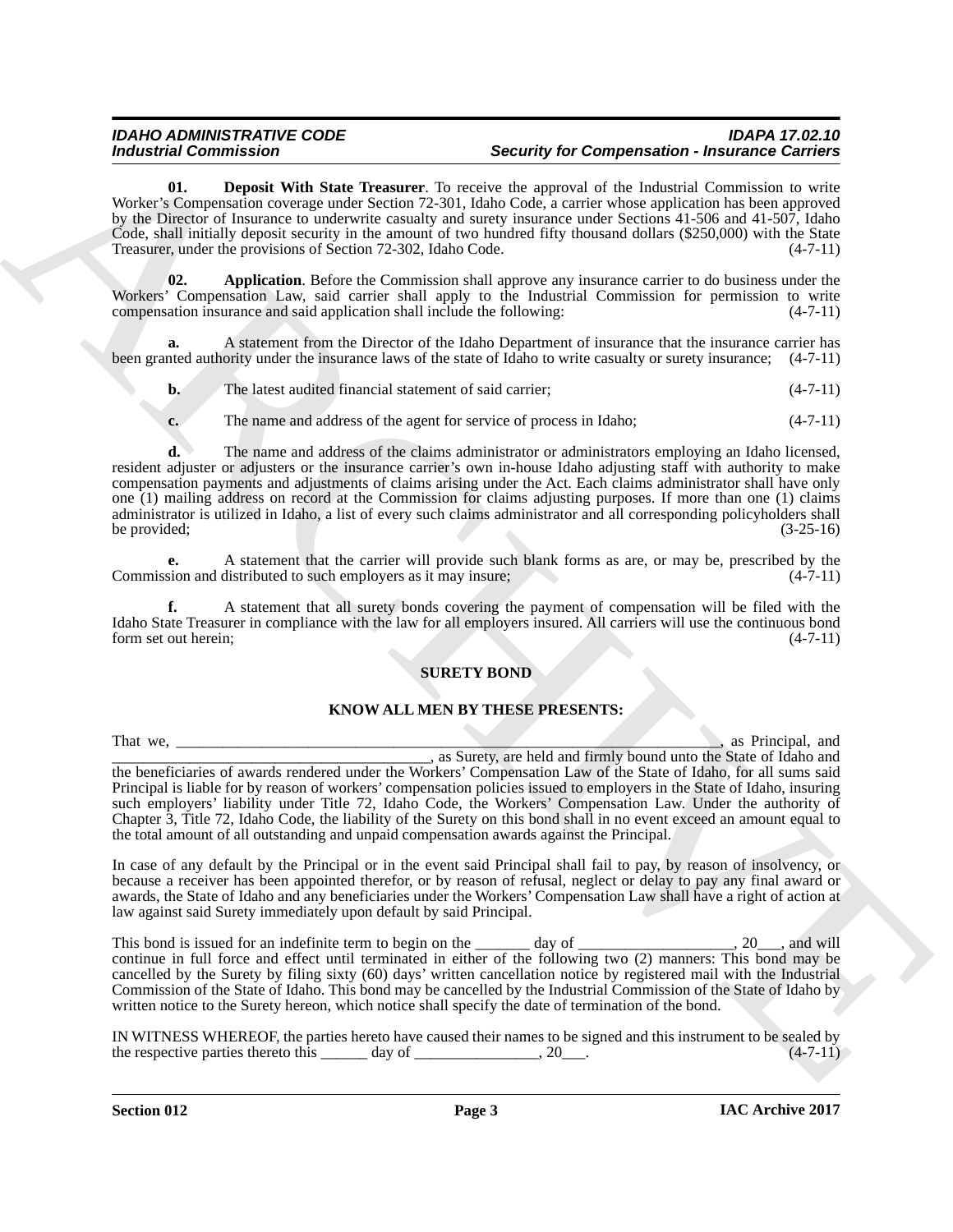**g.** A statement that renewal certificates on said bonds will be issued and filed with the Industrial Commission immediately, if said bonds are to be renewed;

**h.** A statement that the cancellation of surety contracts will be made as set forth in the law, if said (4-7-11) contracts are cancelled;

**i.** A statement that said carrier will deposit, in addition to the security required for authorization to write Workers' Compensation coverage by these rules, such further security equal to all unpaid outstanding awards of compensation;

**j.** A statement that said carrier will comply with the statutes of the state of Idaho and rules of the Industrial Commission to the end that payments of compensation shall be sure and certain and not unnecessarily delayed; and (4-7-11) delayed; and (4-7-11) (3) (4-7-11)

**k.** A statement that said carrier will make such reports to the Commission as it may require in reference to matters under the Workers' Compensation Law, including IC Form 36A, Report of Outstanding Awards<br>- Insurance Carriers; which must be filed quarterly with the Commission. (4-7-11) – Insurance Carriers; which must be filed quarterly with the Commission.

### <span id="page-3-2"></span><span id="page-3-0"></span>**013. RULES GOVERNING INSURANCE CARRIERS.**

An insurance carrier must apply for and receive the approval of the Industrial Commission to write workers' compensation insurance pursuant to Section 72-301, Idaho Code. After receiving such approval, an insurance carrier shall comply with the following: (4-7-11) shall comply with the following:

### <span id="page-3-1"></span>**01. Maintain Statutory Security Deposits with the State Treasurer**. (4-7-11)

**a.** Each insurance carrier shall maintain with the Idaho State Treasurer a security deposit in the amount of twenty-five thousand dollars (\$25,000) if approved by the commission prior to July 15, 1988, or two<br>hundred and fifty thousand dollars (\$250,000) if approved subsequent to that date. (4-7-11) hundred and fifty thousand dollars  $(\$250,000)$  if approved subsequent to that date.

For the state of the state of the state of the state of the state of the state of the state of the state of the state of the state of the state of the state of the state of the state of the state of the state of the state **b.** In addition to the security required in Subsection 013.01.a., of this rule, each insurance carrier shall deposit an amount equal to the total unpaid outstanding awards of said insurance carrier. Such deposit shall be in the form permitted by Section 72-301, Idaho Code. Surety bonds shall be in the form set forth in Subsection 012.02.f. of these rules. If a surety bond is deposited, the surety company shall be completely independent of the principal and authorized to transact such business in the state of Idaho. A partial release of security deposited hereunder must be requested in writing and approved by the Commission.  $(3-20-14)$ requested in writing and approved by the Commission.

**c.** Securities which are maintained to satisfy the requirements of this rule may be held in the federal reserve book-entry system, as defined in Section 41-2870(4), Idaho Code, and interests in such securities may be transferred by bookkeeping entry in the federal reserve book-entry system without physical delivery of certificates representing such securities. (4-7-11) representing such securities.

<span id="page-3-3"></span>**02. Appoint Agent for Service of Process**. Each insurance carrier shall appoint the Director of the Department of Insurance as its agent to receive service of legal process. (4-7-11)

<span id="page-3-4"></span>**03. Maintain Resident Idaho Office**. Each insurance carrier shall maintain a claims administrator employing an Idaho licensed, resident adjuster or adjusters, or the carrier's own adjusting offices or officers resident in Idaho who have been appointed and have been given full authority to make claims adjusting decisions and to authorize the payment of all compensation due as to claims arising under the Act. (3-25-16)

**a.** Each authorized insurance carrier shall notify the Commission Secretary in writing of any change of the designated resident adjuster(s) for every insured Idaho employer within fifteen (15) days of such change.

(4-7-11)

**b.** Each authorized insurance carrier will ensure that every in-state adjuster can classify and identify all claims adjusted on behalf of said insurance carrier, and that the in-state adjuster will provide such information to the Industrial Commission upon request. (4-7-11) the Industrial Commission upon request.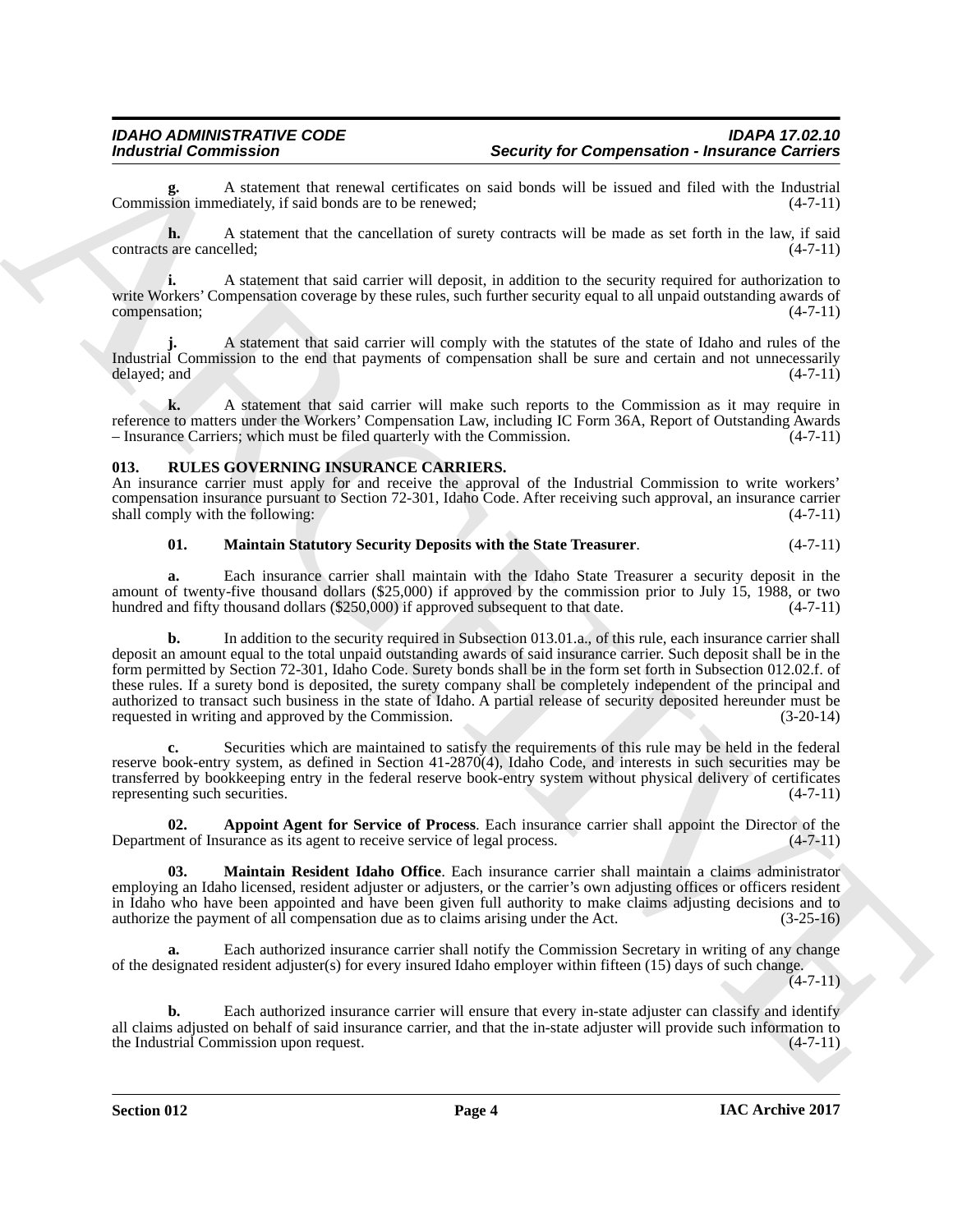### *IDAHO ADMINISTRATIVE CODE IDAPA 17.02.10 Security for Compensation - Insurance Carriers*

<span id="page-4-6"></span>**04. Supply Forms**. Each insurance carrier shall supply such forms as are or may be prescribed by the Commission pursuant to the Workers' Compensation Law and distribute them to all employers it insures. A list of required forms is available from the Employer Compliance Bureau of the Industrial Commission, telephone (208)334-6000, or on the Commission's website at www.iic.idaho.gov. (3-20-14)

**05. Comply with Industrial Commission Reporting Requirements**. Each insurance carrier shall, within the time prescribed, file such reports and respond to such information requests as the Industrial Commission may require from time to time concerning matters under the Workers' Compensation Law. (3-25-16)

### <span id="page-4-5"></span><span id="page-4-0"></span>**06. Report Proof of Coverage**. (4-7-11)

**a.** Each insurance carrier shall report proof of coverage information to a third party designated by the Industrial Commission as its agent to receive, process, and forward the proof of coverage information required by these rules to the Commission. The name and address of the Commission's designated agent(s) is available upon request from the Employer Compliance Bureau of the Industrial Commission, telephone (208) 334-6000, or on the Commission's website at www.iic.idaho.gov. (3-20-14)

**b.** As an alternative to Subsection 013.06.a., an insurance carrier may be allowed to report proof of coverage information directly to the Industrial Commission in an electronic format prescribed by the Commission by first making a written request to the Commission and obtaining the Commission's permission. A formal written agreement with the Commission is required prior to the electronic transmission of proof of coverage data to the Commission. (3-20-14) Commission. (3-20-14)

**c.** The Industrial Commission hereby adopts the International Association of Industrial Accident Boards and Commissions' (IAIABC) electronic proof of coverage record layout and transaction standards as the required reporting mechanism for new policies, renewal policies, endorsements, cancellations, and non-renewals of policies. A copy of the record layout, data element requirements, and transaction standards is available upon request from the Employer Compliance Bureau of the Industrial Commission, telephone (208) 334-6000, or on the Commission's website at www.iic.idaho.gov. Each insurance carrier shall report data for all mandatory elements in the current IAIABC proof of coverage record layout and transaction standards on each policy reported. (3-20-14)

**d.** The most recent proof of coverage information contained in the Industrial Commission's database shall be presumed to be correct for the purpose of determining the insurance carrier providing coverage.  $(4-7-11)$ 

<span id="page-4-4"></span>**07. Report New Policy, Renewal Policy, and Endorsement Information Within Thirty Days**. Each insurance carrier shall report the issuance of any new workers' compensation policy, renewal policy, or endorsement to the Industrial Commission or its designated agent within thirty (30) days of the effective date of the transaction. (4-7-11)

<span id="page-4-1"></span>**08. Report Cancellation and Non-Renewal of Policy Within Time Prescribed by Statute**. Each insurance carrier shall report the cancellation and/or nonrenewal of any workers' compensation insurance policy to the Industrial Commission or its designated agent within the time frames prescribed by Section 72-311, Idaho Code. Receipt of cancellation or nonrenewal notices by the Commission's designated agent shall be deemed to have been received by the Commission. (4-7-11) received by the Commission.

<span id="page-4-3"></span><span id="page-4-2"></span>**Report Election of Coverage on Form IC52 or Similar Format.** Each insurance carrier shall report election of coverage or revocation of election of coverage on or in a format substantially the same as Form IC52, "Election of Coverage," which follows this chapter as Appendix A. This report shall be submitted to the Industrial Commission in writing on eight and one-half by eleven inch (8 1/2" x 11") paper. (4-7-11)

Modularisti Commission in Single Excelse and Single Comments and supply for Comments and a specified by Eq. Commission in the single Excelse and the single Excelse and the single Excelse and the single Excelse and the sin **10. Report Deductible Policy**. On or before March 3rd of each year, every insurance carrier shall submit a report of all deductible policies that were issued and in effect during the previous calendar year. That report shall be submitted in a form substantially similar to the current "Deductible Policy Report" available upon request from the Fiscal Bureau of the Industrial Commission, telephone (208) 334-6000, or on the Commission's website at www.iic.idaho.gov. The report shall include the following information: insured name, policy number, effective and expiration dates, deductible amount, the premium charged for the policy before credit for the deductible and the final premium after credit for the deductible. (3-20-14) premium after credit for the deductible.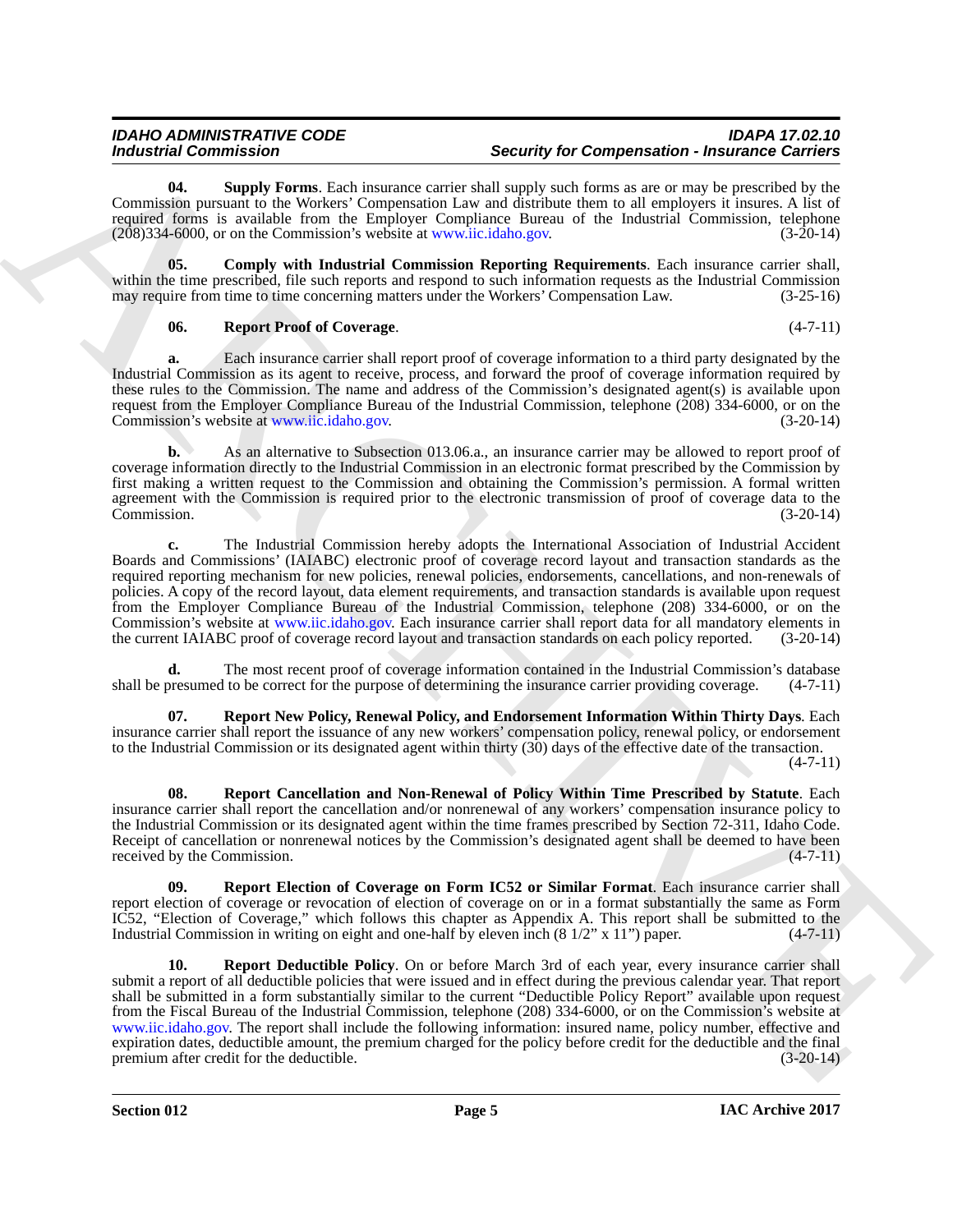<span id="page-5-5"></span>**11. Report Outstanding Awards**. Each insurance carrier shall report to the Industrial Commission at f each calendar quarter, or more often as required by the Commission, any outstanding award. (4-7-11) the end of each calendar quarter, or more often as required by the Commission, any outstanding award.

**a.** The report of outstanding awards shall be filed with the Industrial Commission by the end of the month following the end of each calendar quarter. (4-7-11)

**b.** The report shall be filed even if there are no outstanding awards. In that event, the carrier shall certify the fact that there are no outstanding awards to be reported.  $(4-7-11)$ 

For Compression <sup>2</sup> **Security for Compression - National Companies Companies and the same of the same of the same of the same of the same of the same of the same of the same of the same of the same of the same of the same c.** The report shall be submitted on or in a format that is substantially the same as the current Form IC36A, "Report of Outstanding Awards – Insurance Carriers" available upon request from the Fiscal Bureau of the Industrial Commission, telephone (208) 334-6000, or on the Commission's website at www.iic.idaho.gov. The report may be produced as a computerized spreadsheet or database printout and shall be submitted to the Commission in writing on paper no larger than eight and one-half inches by eleven inches  $(8 \frac{1}{2}$ " x 11") in size.  $(3-20-14)$ 

**d.** The report shall be signed and certified to be correct by a corporate officer. If an insurance carrier has designated more than one adjuster for workers' compensation claims in Idaho, a corporate officer of the insurance carrier shall prepare, certify and file a consolidated report of outstanding awards. (4-7-11)

**e.** The report shall list all outstanding awards, commencing with the calendar quarter during which the made or benefits are first paid, whichever occurs earlier. (4-7-11) award is made or benefits are first paid, whichever occurs earlier.

<span id="page-5-4"></span>**12. Comply with Law and Rules**. Each insurance carrier shall comply with the statutes of the state of Idaho and the rules of the Industrial Commission to ensure that payments of compensation shall be sure and certain and not unnecessarily delayed. (4-7-11) and not unnecessarily delayed.

### <span id="page-5-0"></span>**014. -- 050. (RESERVED)**

### <span id="page-5-2"></span><span id="page-5-1"></span>**051. REQUIREMENTS FOR MAINTAINING IDAHO WORKERS' COMPENSATION CLAIMS FILES.**

All insurance carriers and licensed adjustors servicing Idaho workers' compensation claims shall comply with the following requirements:  $(4-7-11)$ following requirements:

### <span id="page-5-3"></span>**01. Idaho Office**. (4-7-11)

**a.** All insurance carriers and licensed adjusters servicing Idaho workers' compensation claims shall maintain an office within the state of Idaho. The offices shall be staffed by adequate personnel to conduct business.

 $(4 - 7 - 11)$ 

**b.** The insurance carrier shall authorize and require a member of its in-state staff or a licensed, resident claims adjuster to service and make decisions regarding claims pursuant to Section 72-305, Idaho Code. Answering machines, answering services, or toll free numbers outside of the state will not suffice. That authority shall include, but is not limited to, the following responsibilities: (3-25-16) shall include, but is not limited to, the following responsibilities:

|     | Investigate and adjust all claims for compensation; | $(4-7-11)$     |
|-----|-----------------------------------------------------|----------------|
| . . | Pay all compensation benefits due:                  | $(4 - 7 - 11)$ |

iii. Accept service of claims, applications for hearings, orders of the Commission, and all process ay be issued under the Workers' Compensation Law; (4-7-11) which may be issued under the Workers' Compensation Law;

iv. Enter into compensation agreements and lump sum settlements with Claimants; and (4-7-11)

v. Provide at the insurance carrier's expense necessary forms to any worker who wishes to file a claim<br>e Workers' Compensation Law. (4-7-11) under the Workers' Compensation Law.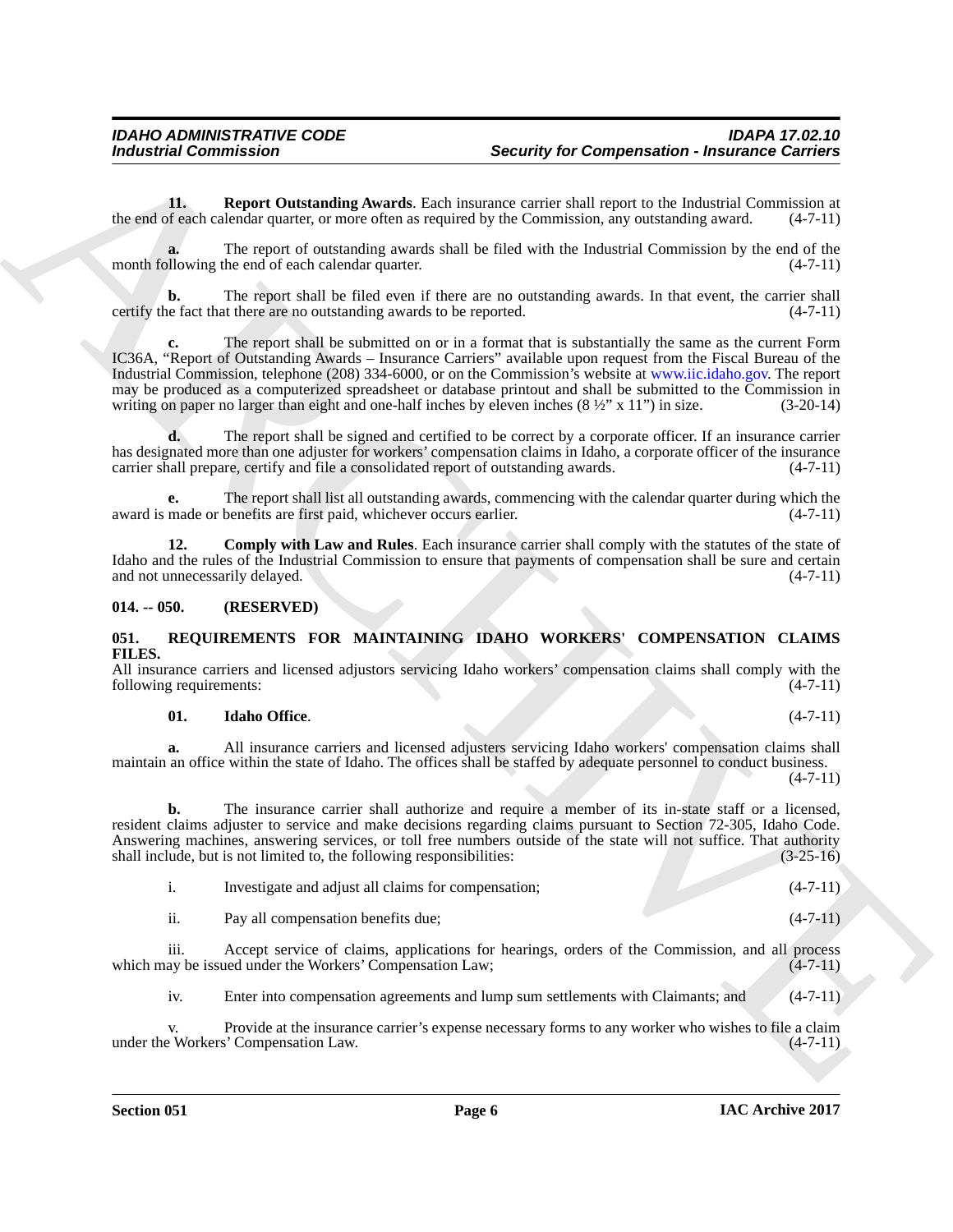## *IDAHO ADMINISTRATIVE CODE IDAPA 17.02.10 Industrial Commission Security for Compensation - Insurance Carriers*

**c.** As staffing changes occur and, at least annually, the insurance carrier or licensed adjuster shall submit to the Industrial Commission Secretary the names of those authorized to make decisions regarding claims pursuant to Section 72-305, Idaho Code. Each authorized insurance carrier shall designate only one (1) claims administrator for each policy of workers' compensation insurance. (3-25-16)

**02. Claim Files**. All Idaho workers' compensation claim files shall be maintained within the state of Idaho in either hard copy or immediately accessible electronic format. Claim files shall include, but are not limited to:  $(4 - 7 - 11)$ 

<span id="page-6-1"></span>

| а.        | First Report of Injury and Claim for Benefits; | $(4-7-11)$ |
|-----------|------------------------------------------------|------------|
| <b>b.</b> | Copies of bills for medical care;              | $(4-7-11)$ |

**c.** Copy of lost-time computations, if applicable; (4-7-11)

**d.** Correspondence reflecting reasons for any delays in payments (i.e., awaiting medical reports, clarification, questionable items on bills, etc.), the resolution of such delays and acceptance or denial of compensability:  $(4-7-11)$ compensability;

|  | Employer's Supplemental Report; and |  | $(4-7-11)$ |
|--|-------------------------------------|--|------------|
|--|-------------------------------------|--|------------|

<span id="page-6-4"></span><span id="page-6-3"></span>**f.** Medical reports. (4-7-11)

**03. Correspondence**. All original correspondence involving adjusting decisions regarding Idaho workers' compensation claims shall be authorized from and maintained at in-state offices. (3-25-16)

**04. Date Stamp**. Each of the documents listed in Subsections 051.02 and 051.03 shall be date-stamped with the name of the receiving office on the day received, and by each receiving agent or vendor acting on behalf of the claims office. (4-7-11) the claims office.

<span id="page-6-5"></span>**05. Notice and Claim**. All First Reports of Injury, Claims for Benefits, notices of occupational illnesses and fatalities shall be sent directly to the in-state adjuster or insurance carrier. The original copy of the First Report of Injury, Claim for Benefits and notices of occupational illness and fatality shall be sent directly to the Industrial Commission. (4-7-11)

<span id="page-6-2"></span>**06. Compensation**. All compensation, as defined by Section 72-102, Idaho Code, must be issued from the in-state office.  $(4-7-11)$ 

<span id="page-6-0"></span>**07.** Checks and Drafts. Checks must be signed and issued within the state of Idaho; drafts are prohibited. (4-7-11) prohibited. (4-7-11)

**a.** The Commission may, upon receipt of a written Application for Waiver, grant a waiver from the provisions of Subsections 051.06 and 051.07 of this rule to permit an insurance carrier to sign and issue checks outside the state of Idaho.  $(4-7-11)$ outside the state of Idaho.

**b.** An Application for Waiver must be accompanied by an affidavit signed by an officer or principal of the insurance carrier attesting to the fact that the insurance carrier is prepared to comply with all statutes and rules pertaining to prompt payments of compensation. (4-7-11)

For the matrix of the matrix of the state of the state of the state of the state of the matrix of the matrix of the matrix of the matrix of the matrix of the matrix of the matrix of the matrix of the matrix of the matrix **c.** All waivers shall be effective from the date the Commission issues the order granting the waiver. A waiver shall remain in effect until revoked by the Industrial Commission. At least annually, staff of the Industrial Commission may review the performance of any insurance carrier for which a waiver under this rule has been granted to assure that the insurance carrier is complying with all statutes and rules pertaining to prompt payments of compensation. (4-7-11) compensation.

**d.** If at any time after the Commission has granted a waiver, the Commission receives information permitting the inference that the insurance carrier has failed to provide timely benefits to any claimant, the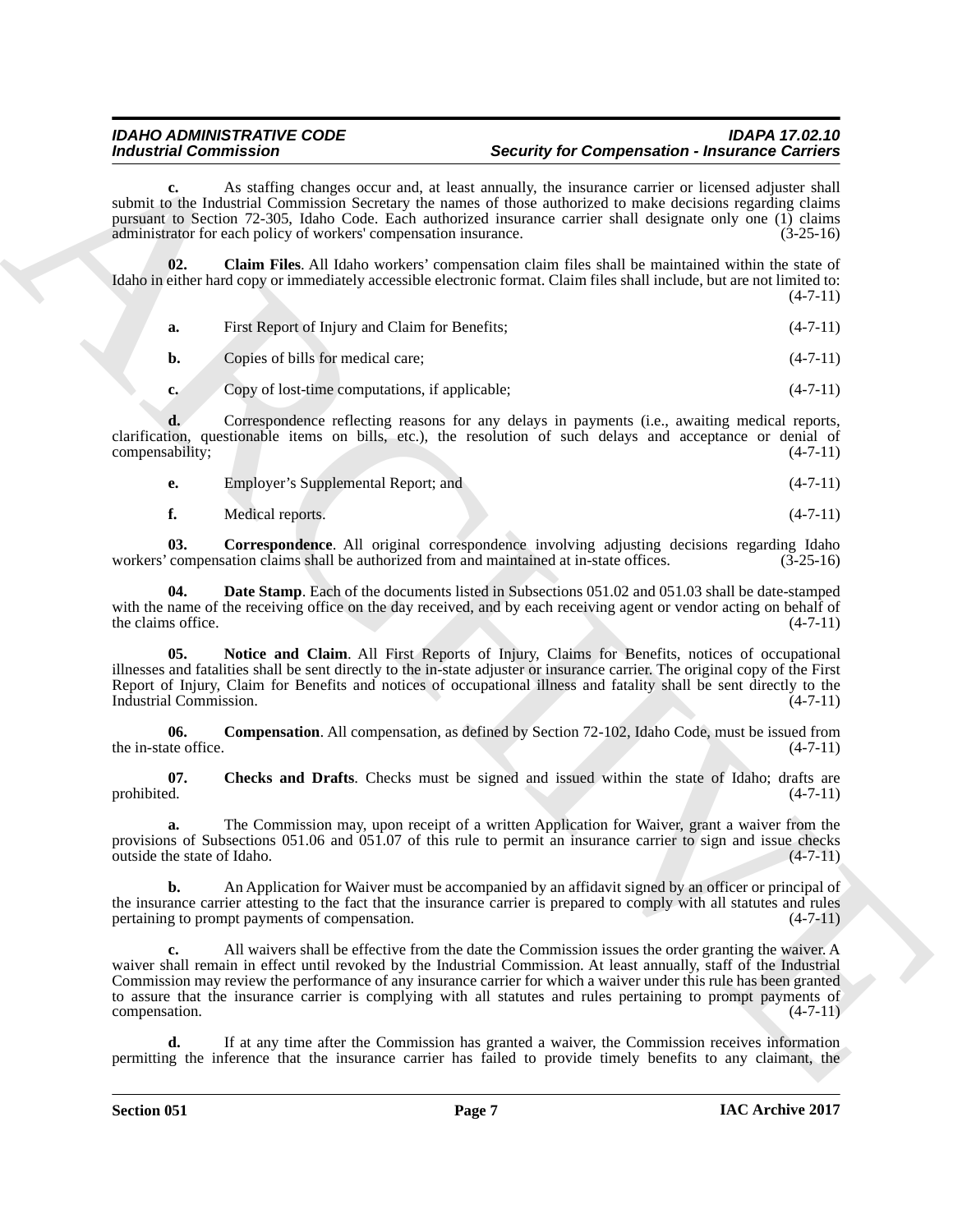# *IDAHO ADMINISTRATIVE CODE IDAPA 17.02.10 Security for Compensation - Insurance Carriers*

Commission may issue an order to show cause why the Commission should not revoke the waiver; and, after affording the insurance carrier an opportunity to be heard, may revoke the waiver and order the insurance carrier to comply with the requirements of Subsections 051.06 and 051.07 of this rule. (4-7-11) comply with the requirements of Subsections 051.06 and 051.07 of this rule.

**Example 20. Consistent in the comparison of the comparison of the comparison of the comparison of the comparison of the comparison of the comparison of the comparison of the comparison of the comparison of the comparis 08. Copies of Checks**. Copies of checks and/or electronically reproducible copies of the information contained on the checks must be maintained in the in-state files for Industrial Commission audit purposes. A copy of the first income benefit check, showing signature and date, shall be sent to the Industrial Commission the same day of issuance. (3-25-16)  $is$ suance.  $(3-25-16)$ 

<span id="page-7-5"></span><span id="page-7-3"></span>**09. Prompt Claim Servicing**. Prompt claim servicing includes, but is not limited to: (4-7-11)

**a.** Payment of medical bills in accordance with the provisions of IDAPA 17.02.09, Medical Fees, 031, 032, 033 and 034.  $(4-7-11)$ Sections 031, 032, 033 and 034.

<span id="page-7-4"></span><span id="page-7-2"></span>**b.** Payment of income benefits on a weekly basis, unless otherwise approved by the Commission.

 $(4 - 7 - 11)$ 

**10. Audits**. The Industrial Commission will perform periodic audits to ensure compliance with the above requirements. (4-7-11)

**11. Non-Compliance**. Non-compliance with the above requirements may result in the revocation of the authority of an insurance carrier to write workers' compensation insurance in the state of Idaho, or such lesser sanctions as the Industrial Commission may impose.  $(4-7-11)$ sanctions as the Industrial Commission may impose.

### <span id="page-7-0"></span>**052. -- 270. (RESERVED)**

### <span id="page-7-8"></span><span id="page-7-1"></span>**271. RULES GOVERNING REPORTING INDEMNITY PAYMENTS AND MAKING PAYMENT OF INDUSTRIAL SPECIAL INDEMNITY FUND ASSESSMENT.**

Pursuant to Section 72-327, Idaho Code, the state insurance fund and every insurance carrier authorized to transact workers' compensation insurance in Idaho shall report annually to the Industrial Commission the total gross amount of indemnity benefits paid on Idaho workers' compensation claims during the applicable reporting period. (4-7-11)

<span id="page-7-9"></span>Filing. The report of indemnity payments shall be filed with the Industrial Commission simultaneously with the first Semi-Annual Premium Tax Report which, pursuant to Section 72-523, Idaho Code, is due each year on March 3rd. (4-7-11) due each year on March 3rd.

<span id="page-7-10"></span>**02. Form**. The report of indemnity payments shall be submitted in writing on, or in a format substantially the same as Form IC327, "Report of Indemnity Payments," available upon request from the Fiscal Bureau of the Industrial Commission, telephone (208) 334-6000, or on the Commission's website at www.iic.idaho.gov. (3-20-14)

<span id="page-7-7"></span>**03. Report Required When No Indemnity Paid**. If an entity required to report under this rule has no claims against which indemnity payments have been made during the reporting period, a report shall be filed so indicating.  $(4-7-11)$ indicating. (4-7-11)

**04. Penalty for Late Filing**. A penalty shall be assessed by the Commission for filing the report of v payments later than March 3 each vear. indemnity payments later than March 3 each year.

<span id="page-7-6"></span>**a.** A penalty of two hundred dollars (\$200) shall be assessed for late filing of seven (7) days or less.  $(4 - 7 - 11)$ 

**b.** A penalty of one hundred dollars (\$100) per day shall be assessed for late filing of more than seven (4-7-11) (7) days.  $(4-7-11)$ 

**c.** A penalty assessed by the Commission shall be payable to the Industrial Commission and shall be submitted with the April 1 payment of the industrial special indemnity fund assessment, following notice by the Commission of the penalty assessment.  $(4-7-11)$ Commission of the penalty assessment.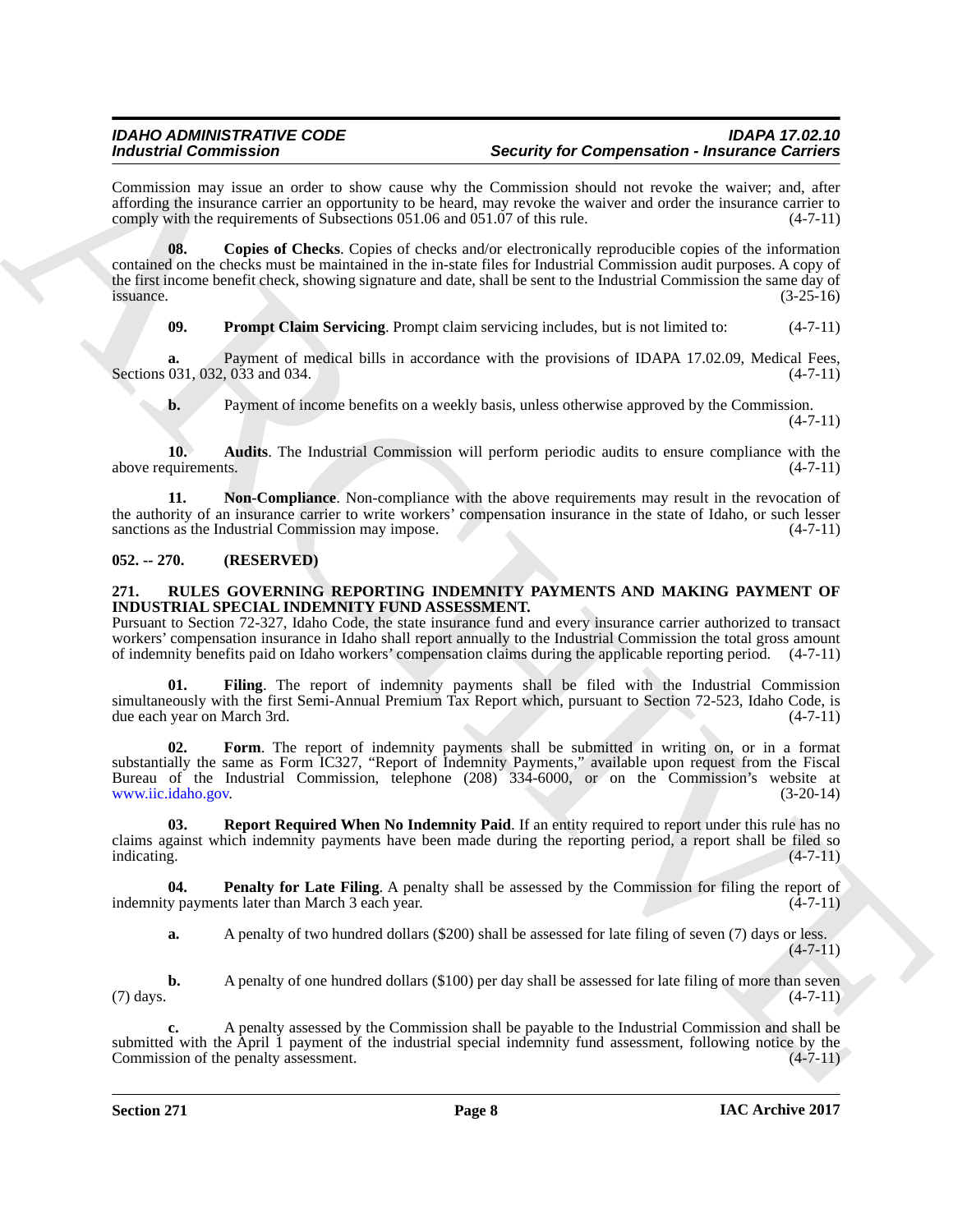For the contribution of the comparison of the comparison of the comparison of the comparison of the comparison of the comparison of the comparison of the comparison of the comparison of the comparison of the comparison of **05. Estimating Indemnity Payments for Entities That Fail to Report Timely**. If an entity required to report indemnity payments under these rules fails to report within the time allowed in these rules, the Commission will estimate the indemnity payments for that entity by using the indemnity amount reported for the preceding reporting period and adding twenty percent (20%). (4-7-11)

<span id="page-8-2"></span><span id="page-8-1"></span>**06. Adjustment for Overpayments or Underpayments**. Overpayments or underpayments, including those resulting from estimating the indemnity payments of entities that fail to report timely, will be adjusted on the billing for the subsequent period. (4-7-11)

<span id="page-8-0"></span>**272. -- 999. (RESERVED)**

### **APPENDIX A**

### **IC52 ELECTION OF COVERAGE**

| Check the appropriate box |                               |  |
|---------------------------|-------------------------------|--|
| <b>Election</b>           | <b>Revocation of Election</b> |  |

The undersigned hereby notifies the Industrial Commission of the following:

- \_ Household domestic service
- \_ Casual employment
- \_ Employment of outworkers

Employment of members of an employer's family dwelling in his household. (Applies only to soleproprietorships)

Employment as the owner of a sole proprietorship

\_ Employment of a working member of a partnership or a limited liability company (Circle either partnership or Limited Liability Company; if the election applies only to certain partners/members, name the covered partners/ members.)

\_ Employment of an officer of a corporation who at all times during the period involved owns not less than ten percent (10%) of all of the issued and outstanding voting stock of the corporation and, if the corporation has directors, is also a director thereof (If the election applies only to certain corporate officers, name the covered officers)

\_ Employment for which a rule of liability for injury, occupational disease, or death is provided by the laws of the United States

- Pilots of agricultural spraying or dusting planes
- Associate real estate brokers and real estate salesmen paid solely by commission
- Volunteer ski patrollers

\_ Officials of athletic contests involving secondary schools

(Name of Insurance Company)

Policy Number \_\_\_\_\_\_\_\_\_\_\_\_\_\_\_\_\_\_\_\_\_\_\_\_\_\_\_\_\_\_\_\_\_\_\_\_\_\_\_\_\_\_\_\_\_\_\_\_\_

**Section 271 Page 9**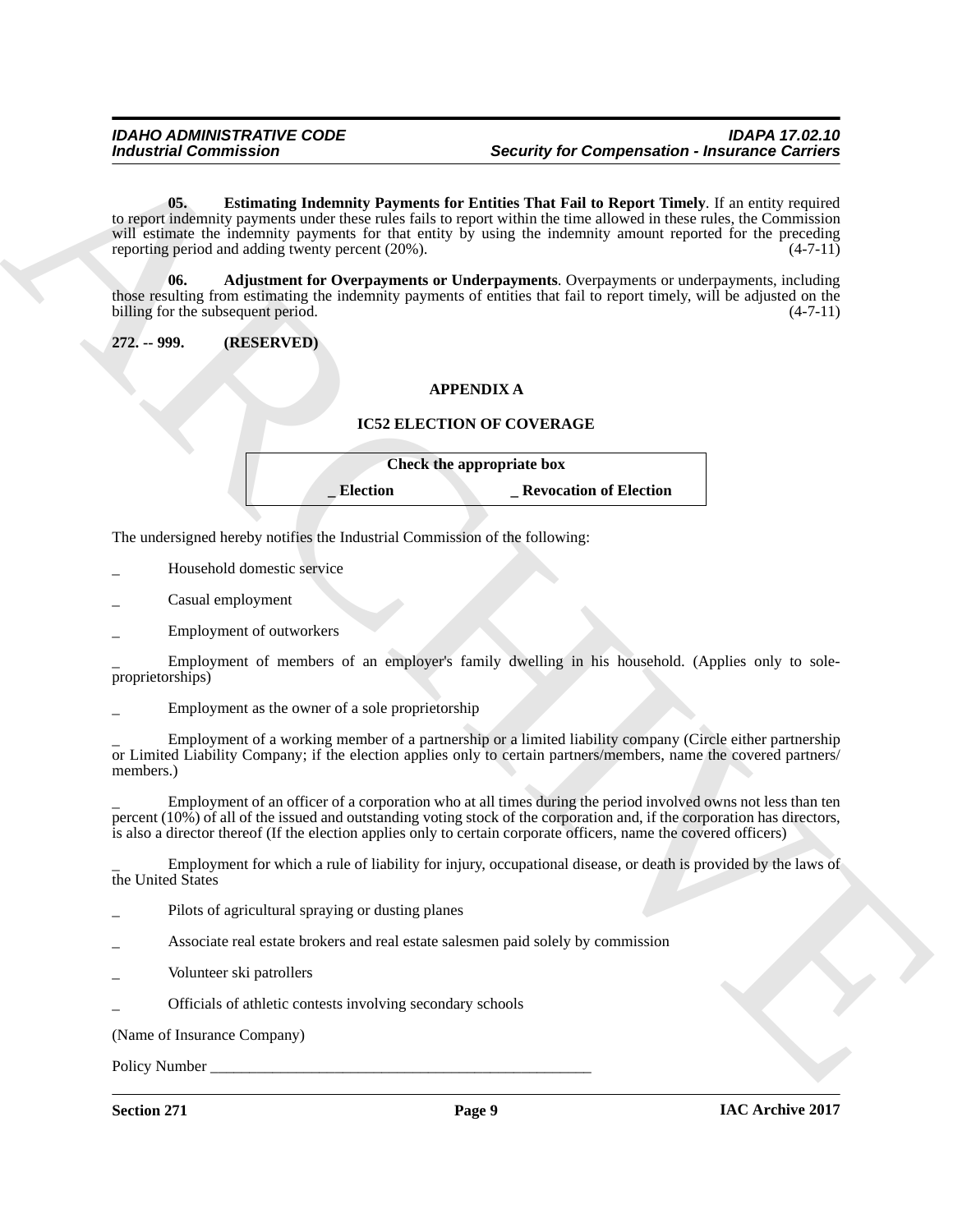# ARCHIVE *IDAHO ADMINISTRATIVE CODE IDAPA 17.02.10 Industrial Commission Security for Compensation - Insurance Carriers*

Insured Name \_\_\_\_\_\_\_\_\_\_\_\_\_\_\_\_\_\_\_\_\_\_\_\_\_\_\_\_\_\_\_\_\_\_\_\_\_\_\_\_\_\_\_\_\_\_\_\_\_\_

Effective Date of Election/Revocation \_\_\_\_\_\_\_\_\_\_\_\_\_\_\_\_\_\_\_\_\_\_\_\_

\_\_\_\_\_\_\_\_\_\_\_\_\_\_\_\_\_\_\_\_\_\_\_\_\_\_\_\_\_\_\_\_\_ \_\_\_\_\_\_\_\_\_\_\_\_\_\_\_\_\_\_\_\_\_\_\_\_\_\_\_\_\_\_\_\_\_\_\_\_ (Signature of authorized representative) (Employer's signature)